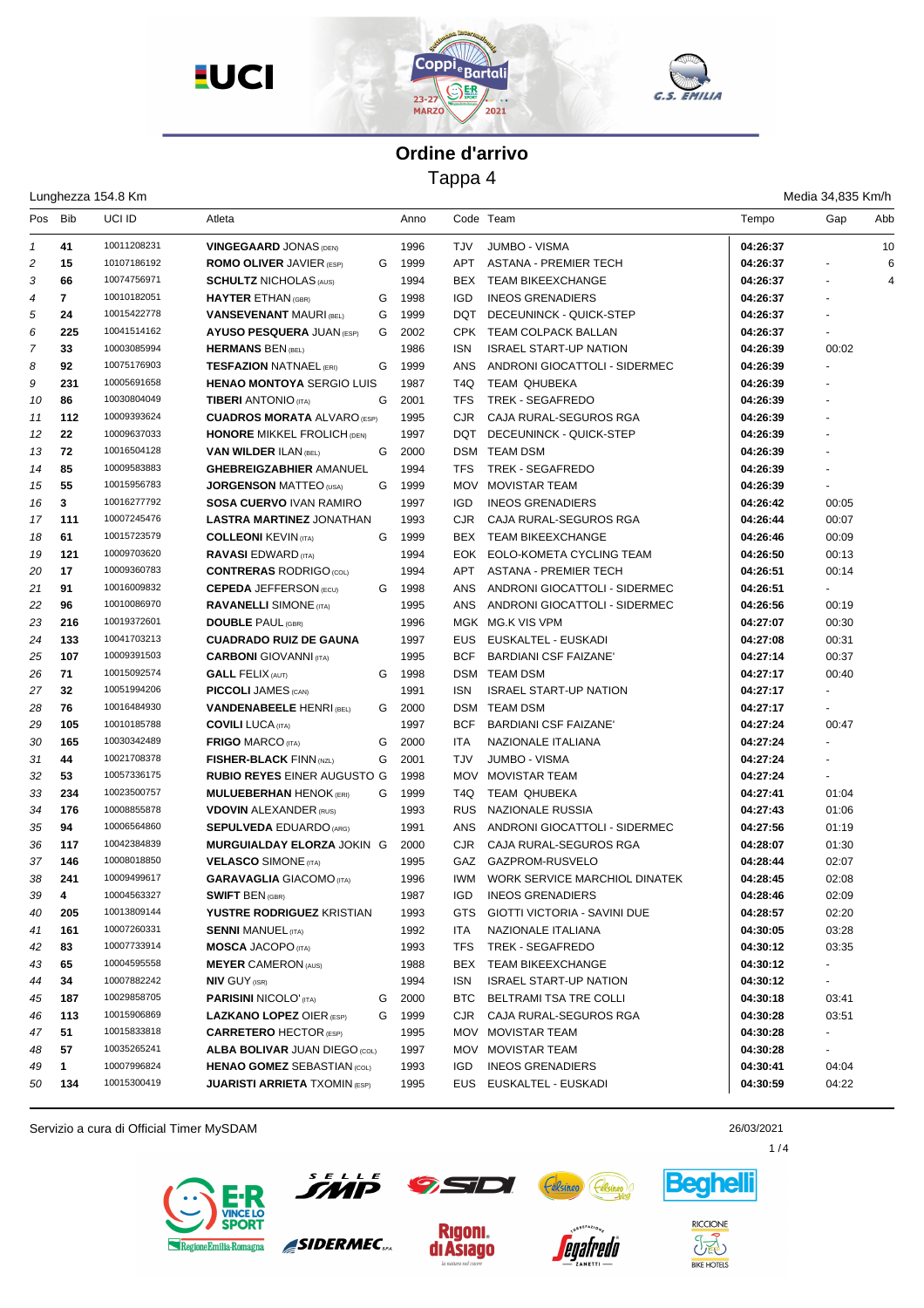





Tappa 4

|         |     | Lunghezza 154.8 Km |                                      |   |              |            |                                        |          | Media 34,835 Km/h |     |
|---------|-----|--------------------|--------------------------------------|---|--------------|------------|----------------------------------------|----------|-------------------|-----|
| Pos Bib |     | UCI ID             | Atleta                               |   | Anno         |            | Code Team                              | Tempo    | Gap               | Abb |
| 51      | 13  | 10003272520        | <b>BOARO MANUELE (ITA)</b>           |   | 1987         | APT        | <b>ASTANA - PREMIER TECH</b>           | 04:31:04 | 04:27             |     |
| 52      | 31  | 10003094280        | <b>DE MARCHI ALESSANDRO</b> (ITA)    |   | 1986         | <b>ISN</b> | <b>ISRAEL START-UP NATION</b>          | 04:31:05 | 04:28             |     |
| 53      | 37  | 10015606674        | <b>BERWICK SEBASTIAN (AUS)</b>       | G | 1999         | <b>ISN</b> | <b>ISRAEL START-UP NATION</b>          | 04:31:05 |                   |     |
| 54      | 97  | 10093512428        | <b>PONOMAR ANDRII (UKR)</b>          | G | 2002         | ANS        | ANDRONI GIOCATTOLI - SIDERMEC          | 04:32:24 | 05:47             |     |
| 55      | 145 | 10014401955        | <b>SCARONI</b> CRISTIAN (ITA)        |   | 1997         | GAZ        | GAZPROM-RUSVELO                        | 04:33:08 | 06:31             |     |
| 56      | 77  | 10036354974        | <b>BRENNER MARCO (GER)</b>           | G | 2002         |            | DSM TEAM DSM                           | 04:33:08 |                   |     |
| 57      | 214 | 10030110905        | <b>DRAGHI</b> GUIDO (ITA)            | G | 2001         |            | MGK MG.K VIS VPM                       | 04:33:33 | 06:56             |     |
| 58      | 153 | 10005658114        | <b>ZARDINI EDOARDO</b> (ITA)         |   | 1989         | THR        | VINI ZABU'                             | 04:33:33 |                   |     |
| 59      | 45  | 10023376475        | <b>LEEMREIZE GIJS (NED)</b>          | G | 1999         | <b>TJV</b> | <b>JUMBO - VISMA</b>                   | 04:33:33 |                   |     |
| 60      | 142 | 10010201350        | <b>RIKUNOV PETR (RUS)</b>            |   | 1997         |            | GAZ GAZPROM-RUSVELO                    | 04:33:33 |                   |     |
| 61      | 106 | 10014968191        | <b>MONACO ALESSANDRO</b> (ITA)       | G | 1998         | <b>BCF</b> | <b>BARDIANI CSF FAIZANE'</b>           | 04:33:33 |                   |     |
| 62      | 46  | 10022761032        | <b>VAN DIJKE MICK (NED)</b>          | G | 2000         | TJV        | <b>JUMBO - VISMA</b>                   | 04:33:33 |                   |     |
| 63      | 82  | 10008670871        | <b>EG NIKLAS (DEN)</b>               |   | 1995         | TFS        | TREK - SEGAFREDO                       | 04:33:33 |                   |     |
| 64      | 114 | 10009720491        | <b>AULAR SANABRIA ORLUIS</b>         |   | 1996         | CJR.       | CAJA RURAL-SEGUROS RGA                 | 04:33:33 |                   |     |
| 65      | 124 | 10023603013        | <b>FETTER ERIK (HUN)</b>             | G | 2000         | EOK        | EOLO-KOMETA CYCLING TEAM               | 04:33:33 |                   |     |
| 66      | 135 | 10042089391        | <b>ANGULO SAMPEDRO ANTONIO</b>       |   | 1992         | <b>EUS</b> | EUSKALTEL - EUSKADI                    | 04:33:33 |                   |     |
| 67      | 137 | 10005750161        | <b>BRAVO OIARBIDE GARIKOITZ</b>      |   | 1989         | <b>EUS</b> | EUSKALTEL - EUSKADI                    | 04:33:33 |                   |     |
| 68      | 141 | 10006795337        | <b>SHALUNOV EVGENY (RUS)</b>         |   | 1992         |            | GAZ GAZPROM-RUSVELO                    | 04:33:33 |                   |     |
| 69      | 12  | 10010041100        | <b>STALNOV NIKITA (KAZ)</b>          |   | 1991         | APT        | <b>ASTANA - PREMIER TECH</b>           | 04:33:33 |                   |     |
| 70      | 64  | 10006720161        | <b>HOWSON DAMIEN (AUS)</b>           |   | 1992         | BEX        | <b>TEAM BIKEEXCHANGE</b>               | 04:35:17 | 08:40             |     |
| 71      | 16  | 10036105101        | <b>BRUSSENSKIY GLEB (KAZ)</b>        | G | 2000         | APT        | <b>ASTANA - PREMIER TECH</b>           | 04:36:08 | 09:31             |     |
| 72      | 23  | 10015311028        | <b>GARRISON IAN (USA)</b>            | G | 1998         |            | DQT DECEUNINCK - QUICK-STEP            | 04:36:08 |                   |     |
| 73      | 63  | 10006291442        | <b>HEPBURN MICHAEL (AUS)</b>         |   | 1991         |            | BEX TEAM BIKEEXCHANGE                  | 04:36:08 |                   |     |
| 74      | 183 | 10030302376        | <b>BALESTRA LORENZO</b> (ITA)        | G | 2002         | <b>BTC</b> | <b>BELTRAMI TSA TRE COLLI</b>          | 04:36:08 |                   |     |
| 75      | 73  | 10050439273        | <b>VERMAERKE KEVIN (USA)</b>         | G | 2000         |            | DSM TEAM DSM                           | 04:36:08 |                   |     |
| 76      | 197 | 10009639255        | <b>ZAHIRI ABDERRAHIM (MAR)</b>       |   | 1996         | <b>GEF</b> | GENERAL STORE - F.LLI CURIA - ESSEGIBI | 04:36:08 |                   |     |
| 77      | 215 | 10010128905        | <b>WRIGHT PAUL (NZL)</b>             | G | 1998         |            | MGK MG.K VIS VPM                       | 04:36:34 | 09:57             |     |
| 78      | 56  | 10056423971        | <b>GONZÁLEZ RIVERA ABNER (PUR) G</b> |   | 2000         |            | MOV MOVISTAR TEAM                      | 04:36:34 |                   |     |
| 79      | 84  | 10009392210        | <b>NIBALI</b> ANTONIO (ITA)          |   | 1992         | <b>TFS</b> | TREK - SEGAFREDO                       | 04:36:34 |                   |     |
| 80      | 131 | 10015709132        | <b>AZPARREN XABIER MIKEL (ESP)</b>   | G | 1999         | <b>EUS</b> | EUSKALTEL - EUSKADI                    | 04:36:56 | 10:19             |     |
| 81      | 171 | 10034936653        | <b>SYRITSA GLEB (RUS)</b>            | G | 2000         |            | RUS NAZIONALE RUSSIA                   | 04:37:36 | 10:59             |     |
| 82      | 75  | 10036430049        | <b>MAYRHOFER MARIUS (GER)</b>        | G | 2000         |            | <b>DSM TEAM DSM</b>                    | 04:37:46 | 11:09             |     |
| 83      | 127 | 10011235008        | <b>FORTUNATO LORENZO (ITA)</b>       |   | 1996         |            | EOK EOLO-KOMETA CYCLING TEAM           | 04:37:46 |                   |     |
| 84      | 226 | 10029403108        | <b>PETRUCCI MATTIA (ITA)</b>         | G | 2000         |            | CPK TEAM COLPACK BALLAN                | 04:38:28 | 11:51             |     |
| 85      | 224 | 10030102114        | <b>MARTINELLI ALESSIO</b> (ITA)      | G | 2001         |            | CPK TEAM COLPACK BALLAN                | 04:38:28 |                   |     |
| 86      | 81  | 10014404985        | <b>CONCI NICOLA (ITA)</b>            |   | 1997         | <b>TFS</b> | TREK - SEGAFREDO                       | 04:38:28 |                   |     |
| 87      | 243 | 10014478343        | <b>COLOMBO RAUL (ITA)</b>            |   | 1996         | <b>IWM</b> | WORK SERVICE MARCHIOL DINATEK          | 04:38:28 |                   |     |
| 88      | 235 | 10031204880        | <b>GUASCO MATTIA (ITA)</b>           | G | 2000         | T4Q        | TEAM QHUBEKA                           | 04:38:28 |                   |     |
| 89      | 236 | 10015722771        | <b>PUPPIO ANTONIO (ITA)</b>          | G | 1999         | T4Q        | TEAM QHUBEKA                           | 04:38:28 |                   |     |
| 90      | 182 | 10030127271        | <b>CRETTI LUCA (ITA)</b>             | G |              | BTC        | BELTRAMI TSA TRE COLLI                 | 04:38:28 |                   |     |
|         |     | 10007742503        | <b>GABBURO DAVIDE (ITA)</b>          |   | 2001<br>1993 | BCF        | <b>BARDIANI CSF FAIZANE'</b>           | 04:38:28 |                   |     |
| 91      | 102 | 10010971185        |                                      |   |              | IWM        |                                        |          |                   |     |
| 92      | 242 | 10010973714        | <b>BURCHIO FEDERICO (ITA)</b>        |   | 1996         |            | WORK SERVICE MARCHIOL DINATEK          | 04:38:28 |                   |     |
| 93      | 54  |                    | <b>JØRGENSEN MATHIAS</b>             |   | 1997         |            | MOV MOVISTAR TEAM                      | 04:38:28 |                   |     |
| 94      | 101 | 10009873065        | <b>CANAVERAL JOHNATAN (COL)</b>      |   | 1996         | BCF        | <b>BARDIANI CSF FAIZANE'</b>           | 04:38:28 |                   |     |
| 95      | 36  | 10004881508        | <b>DOWSETT ALEX (GBR)</b>            |   | 1988         | ISN        | <b>ISRAEL START-UP NATION</b>          | 04:38:28 | $\blacksquare$    |     |
| 96      | 237 | 10021918142        | <b>CHRISTENSEN DREW (NZL)</b>        | G | 2001         | T4Q        | <b>TEAM QHUBEKA</b>                    | 04:40:22 | 13:45             |     |
| 97      | 115 | 10016193021        | <b>OSORIO CARVAJAL</b>               | G | 1998         | CJR        | CAJA RURAL-SEGUROS RGA                 | 04:40:24 | 13:47             |     |
| 98      | 144 | 10009818202        | <b>KUZMIN ANTON (KAZ)</b>            |   | 1996         |            | GAZ GAZPROM-RUSVELO                    | 04:41:25 | 14:48             |     |
| 99      | 143 | 10008924384        | <b>CIMA DAMIANO</b> (ITA)            |   | 1993         |            | GAZ GAZPROM-RUSVELO                    | 04:41:38 | 15:01             |     |
| 100     | 95  | 10007822729        | <b>RUMAC JOSIP (CRO)</b>             |   | 1994         |            | ANS ANDRONI GIOCATTOLI - SIDERMEC      | 04:41:38 | $\sim$            |     |

Servizio a cura di Official Timer MySDAM 26/03/2021



น่า

SIDERMEC.



*<u>eaafredo</u>* 

 $\overline{\phantom{a}}$   $\overline{\phantom{a}}$ 

**Rigoni.** 

di Asiago



**BIKE HOTELS** 

 $2/4$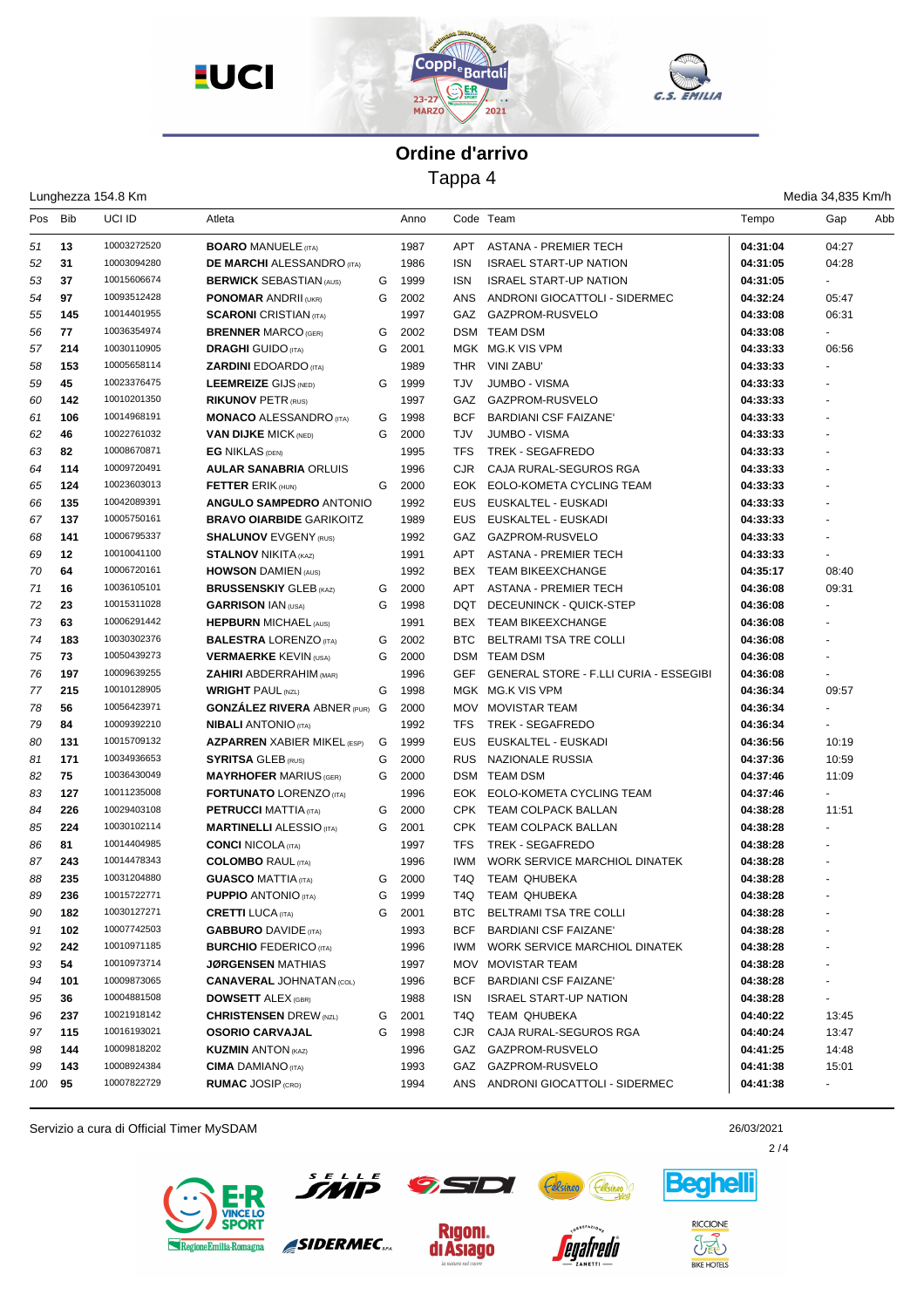





Tappa 4

|                |     | Lunghezza 154.8 Km |                                      |   |        |            |                                               |          | Media 34,835 Km/h |     |
|----------------|-----|--------------------|--------------------------------------|---|--------|------------|-----------------------------------------------|----------|-------------------|-----|
| Pos Bib        |     | UCI ID             | Atleta                               |   | Anno   |            | Code Team                                     | Tempo    | Gap               | Abb |
| 101            | 196 | 10015832000        | <b>VISINTAINER LORENZO (ITA)</b>     | G | 1999   | <b>GEF</b> | <b>GENERAL STORE - F.LLI CURIA - ESSEGIBI</b> | 04:41:38 |                   |     |
| 102            | 245 | 10015134509        | <b>DI BENEDETTO STEFANO (ITA)</b>    | G | 1998   | <b>IWM</b> | WORK SERVICE MARCHIOL DINATEK                 | 04:41:38 |                   |     |
| 103            | 147 | 10075083741        | <b>VACEK MATHIAS</b> (CZE)           | G | 2002   | GAZ        | GAZPROM-RUSVELO                               | 04:41:38 | $\blacksquare$    |     |
| 104            | 103 | 10009700889        | <b>GAROSIO ANDREA (ITA)</b>          |   | 1993   | <b>BCF</b> | <b>BARDIANI CSF FAIZANE'</b>                  | 04:41:38 |                   |     |
| 105            | 194 | 10015078935        | <b>ROCCHETTA CRISTIAN (ITA)</b>      | G | 1998   | GEF        | <b>GENERAL STORE - F.LLI CURIA - ESSEGIBI</b> | 04:41:38 |                   |     |
| 106            | 191 | 10058443692        | <b>GORAK DOMINIK (POL)</b>           | G | 2001   | <b>GEF</b> | <b>GENERAL STORE - F.LLI CURIA - ESSEGIBI</b> | 04:41:38 |                   |     |
| 107            | 74  | 10023963529        | <b>HAYTER LEO (GBR)</b>              | G | 2001   |            | DSM TEAM DSM                                  | 04:41:45 | 15:08             |     |
| 108            | 173 | 10015265659        | <b>MUKHOMEDIAROV DMITRII (RUS)</b>   | G | 1999   | <b>RUS</b> | NAZIONALE RUSSIA                              | 04:41:52 | 15:15             |     |
| 109            | 246 | 10030102215        | <b>ZECCHIN MICHAEL (ITA)</b>         | G | 2001   | <b>IWM</b> | <b>WORK SERVICE MARCHIOL DINATEK</b>          | 04:42:32 | 15:55             |     |
| 110            | 211 | 10009780715        | <b>RADICE RAFFAELE (ITA)</b>         |   | 1996   |            | MGK MG.K VIS VPM                              | 04:42:44 | 16:07             |     |
| 111            | 217 | 10023491663        | <b>CAROLLO FRANCESCO</b> (ITA)       | G | 2000   |            | MGK MG.K VIS VPM                              | 04:42:44 |                   |     |
| 112            | 42  | 10036464102        | <b>HESSMANN MICHEL (GER)</b>         | G | 2001   | TJV        | <b>JUMBO - VISMA</b>                          | 04:43:01 | 16:24             |     |
| 113            | 43  | 10022852170        | <b>PLUIMERS RICK (NED)</b>           | G | 2000   | <b>TJV</b> | <b>JUMBO - VISMA</b>                          | 04:44:09 | 17:32             |     |
| 114            | 154 | 10004501891        | <b>FRAPPORTI MARCO (ITA)</b>         |   | 1985   | THR.       | <b>VINI ZABU'</b>                             | 04:46:33 | 19:56             |     |
| 115            | 155 | 10008972884        | <b>MARECZKO JAKUB (ITA)</b>          |   | 1994   | <b>THR</b> | VINI ZABU'                                    | 04:46:33 |                   |     |
| 116            | 123 | 10031387665        | <b>FANCELLU ALESSANDRO</b> (ITA)     | G | 2000   |            | EOK EOLO-KOMETA CYCLING TEAM                  | 04:46:33 |                   |     |
| 117            | 223 | 10030050479        | <b>PLEBANI NICOLA (ITA)</b>          | G | 2001   |            | CPK TEAM COLPACK BALLAN                       | 04:46:33 |                   |     |
| 118            | 163 | 10006891630        | <b>SCARTEZZINI MICHELE (ITA)</b>     |   | 1992   | <b>ITA</b> | NAZIONALE ITALIANA                            | 04:46:33 |                   |     |
| 119            | 25  | 10003292324        | <b>CAVENDISH MARK (GBR)</b>          |   | 1985   | DQT        | DECEUNINCK - QUICK-STEP                       | 04:46:33 | $\sim$            |     |
| 120            | 212 | 10010970579        | <b>SALVIETTI NICCOLO' (ITA)</b>      |   | 1993   |            | MGK MG.K VIS VPM                              | 04:46:33 |                   |     |
| 121            | 195 | 10015792792        | <b>TOSIN RICCARDO (ITA)</b>          | G | 1998   | <b>GEF</b> | <b>GENERAL STORE - F.LLI CURIA - ESSEGIBI</b> | 04:46:33 |                   |     |
| 122            | 184 | 10030311066        | <b>PIRAS ANDREA</b> (ITA)            | G | 2002   | BTC        | BELTRAMI TSA TRE COLLI                        | 04:46:33 |                   |     |
| 123            | 201 | 10053731112        | <b>DIMA EMIL (ROU)</b>               |   | 1997   | <b>GTS</b> | <b>GIOTTI VICTORIA - SAVINI DUE</b>           | 04:46:33 |                   |     |
| 124            | 126 | 10009505475        | <b>ALBANESE VINCENZO (ITA)</b>       |   | 1996   |            | EOK EOLO-KOMETA CYCLING TEAM                  | 04:46:33 |                   |     |
| 125            | 193 | 10014405490        | <b>LUCCA RICCARDO</b> (ITA)          |   | 1997   | GEF        | <b>GENERAL STORE - F.LLI CURIA - ESSEGIBI</b> | 04:46:33 |                   |     |
| 126            | 151 | 10009974816        | <b>BEVILACQUA SIMONE (ITA)</b>       |   | 1997   | <b>THR</b> | VINI ZABU'                                    | 04:46:33 |                   |     |
| 127            | 166 | 10029928928        | <b>TOLIO ALEX (ITA)</b>              | G | 2000   | <b>ITA</b> | NAZIONALE ITALIANA                            | 04:46:33 | $\blacksquare$    |     |
| 128            | 122 | 10008816775        | <b>DINA MARTON (HUN)</b>             |   | 1996   |            | EOK EOLO-KOMETA CYCLING TEAM                  | 04:46:33 |                   |     |
| 129            | 181 | 10029728157        | <b>PESENTI THOMAS</b> (ITA)          | G | 1999   | BTC.       | BELTRAMI TSA TRE COLLI                        | 04:46:33 |                   |     |
| 130            | 157 | 10005750262        | <b>GRADEK KAMIL (POL)</b>            |   | 1990   |            | THR VINI ZABU'                                | 04:46:33 |                   |     |
| 131            | 21  | 10005506651        | <b>ARCHBOLD SHANE (NZL)</b>          |   | 1989   | DQT        | DECEUNINCK - QUICK-STEP                       | 04:46:33 |                   |     |
| 132            | 35  | 10005391564        | <b>BRANDLE MATTHIAS (AUT)</b>        |   | 1989   | <b>ISN</b> | <b>ISRAEL START-UP NATION</b>                 | 04:46:38 | 20:01             |     |
| 133            | 203 | 10005503217        | <b>GUARDINI ANDREA</b> (ITA)         |   | 1989   | <b>GTS</b> | <b>GIOTTI VICTORIA - SAVINI DUE</b>           | 04:53:49 | 27:12             |     |
| 134            | 244 | 10015134004        | <b>ZANDRI FRANCESCO (ITA)</b>        |   | 1997   | <b>IWM</b> | WORK SERVICE MARCHIOL DINATEK                 | 04:53:49 | $\blacksquare$    |     |
| 135            | 156 | 10006903754        | <b>BERTAZZO LIAM (ITA)</b>           |   | 1992   | THR        | VINI ZABU'                                    | 04:59:51 | 33:14             |     |
| 136            | 152 | 10008854868        | <b>STACCHIOTTI RICCARDO (ITA)</b>    |   | 1991   | THR        | <b>VINI ZABU'</b>                             | 04:59:51 |                   |     |
| 137            | 202 | 10009971580        | <b>ONESTI EMANUELE</b> (ITA)         |   | 1995   | GTS        | <b>GIOTTI VICTORIA - SAVINI DUE</b>           | 05:01:06 | 34:29             |     |
| DNF 5          |     | 10042809619        | <b>RODRIGUEZ CANO CARLOS (ESP) G</b> |   | 2001   | IGD        | <b>INEOS GRENADIERS</b>                       |          |                   |     |
| DNF 11         |     | 10005982456        | <b>FELLINE FABIO (ITA)</b>           |   | 1990   | APT        | <b>ASTANA - PREMIER TECH</b>                  |          |                   |     |
| DNF 14         |     | 10009818101        | <b>NATAROV YURIY (KAZ)</b>           |   | 1996   | APT        | <b>ASTANA - PREMIER TECH</b>                  |          |                   |     |
| DNF 62         |     | 10004404790        | <b>BEWLEY SAMUEL (NZL)</b>           |   | 1987   | BEX        | <b>TEAM BIKEEXCHANGE</b>                      |          |                   |     |
| DNF 93         |     | 10062390178        | <b>UMBA LOPEZ ABNER SANTIAGOG</b>    |   | 2002   | ANS        | ANDRONI GIOCATTOLI - SIDERMEC                 |          |                   |     |
| <b>DNF 104</b> |     | 10010183263        | <b>RIVERA KEVIN (CRC)</b>            | G | 1998   | BCF        | <b>BARDIANI CSF FAIZANE'</b>                  |          |                   |     |
| <b>DNF 116</b> |     | 10008682793        | <b>SAEZ BENITO HECTOR (ESP)</b>      |   | 1993   | CJR        | CAJA RURAL-SEGUROS RGA                        |          |                   |     |
| DNF 125        |     | 10008672891        | <b>FRAPPORTI MATTIA (ITA)</b>        |   | 1994   |            | EOK EOLO-KOMETA CYCLING TEAM                  |          |                   |     |
| DNF 172        |     | 10034952922        | <b>BERSENEV NIKITA (RUS)</b>         | G | 2000   |            | RUS NAZIONALE RUSSIA                          |          |                   |     |
| DNF 174        |     | 10015314361        | <b>SMIRNOV IVAN (RUS)</b>            | G | 1999   | RUS        | NAZIONALE RUSSIA                              |          |                   |     |
| DNF 185        |     | 10084075035        | <b>MILESI</b> LORENZO (ITA)          | G | 2002   | BTC.       | BELTRAMI TSA TRE COLLI                        |          |                   |     |
| DNF 186        |     | 10030220635        | <b>DE PRETTO DAVIDE (ITA)</b>        |   | G 2002 |            | BTC BELTRAMI TSA TRE COLLI                    |          |                   |     |
|                |     |                    |                                      |   |        |            |                                               |          |                   |     |

Servizio a cura di Official Timer MySDAM 26/03/2021



 $\overline{\mathbf{z}}$ 71.

SIDERMEC.





*eoafredo* 



**Beghell** 

 $3/4$